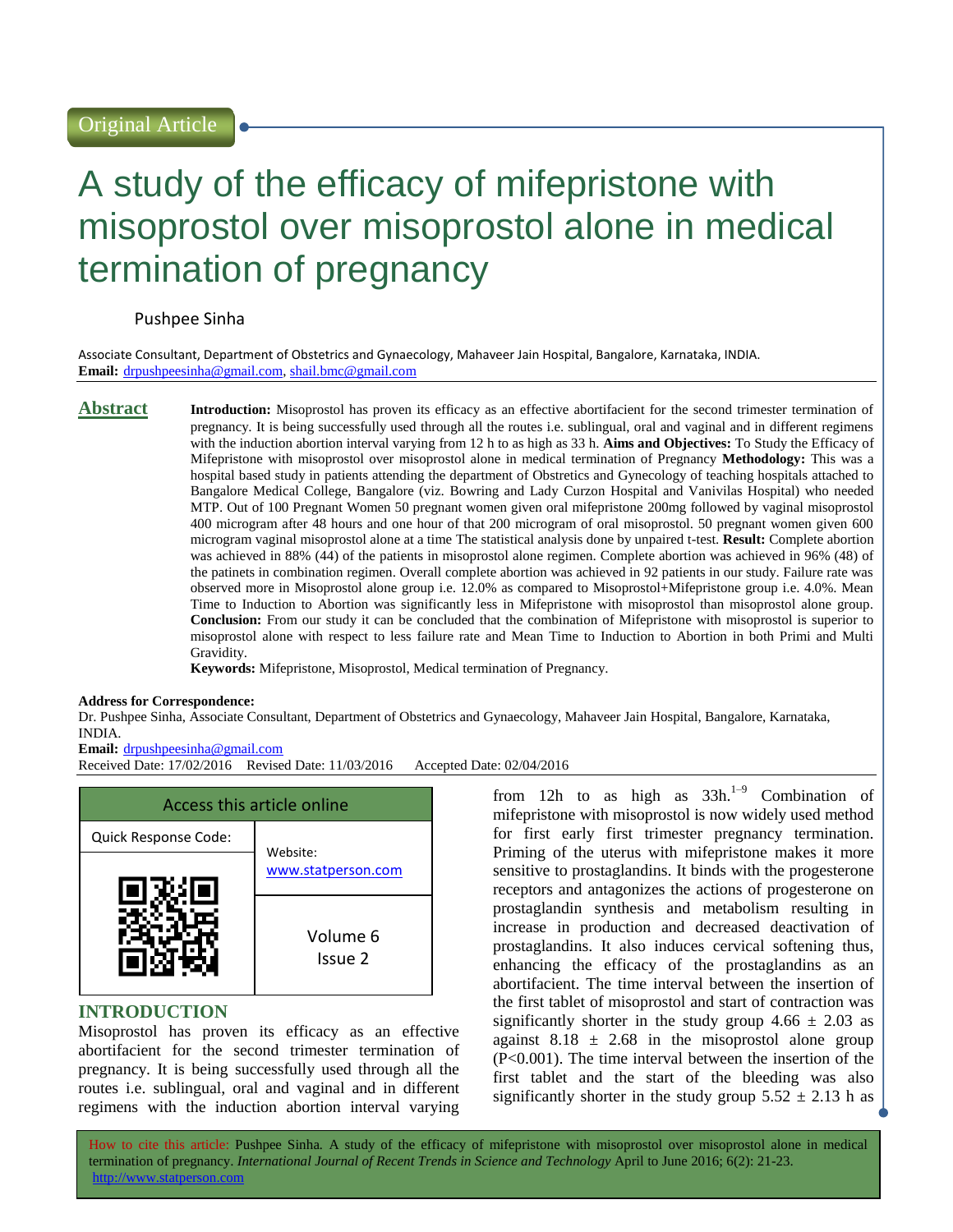compared to  $9.98 \pm 3.12$  h in the control group. (P<0.001). The induction abortion interval was significantly shorter  $6.72 \pm 2.26$  h in the study group while it was  $12.29 \pm 3.41$  h in the misoprostol alone group. (P<0.001). Rodger *et al*. <sup>10</sup> in a double blind study using 600 mg mifepristone 36 h prior to gemeprost found that the IAI was significantly reduced to 6.8 h as compared to 15.8 h in the placebo group. Similar results had been observed by other authors as well using mifepristone followed by prostaglandins<sup>11–15</sup>

#### **MATERIAL AND METHODS**

This was a hospital based study in patients attending the department of Obstreticsand Gynecology of teaching hospitals attached to Bangalore Medical College, Bangalore (viz. Bowring and Lady Curzon Hospital and Vanivilas Hospital) who needed MTP. Out of 100 Pregnant Women50 pregnant women given oral mifepristone 200mg followed by vaginal misoprostol 400 microgram after 48 hours and one hour of that 200 microgram of oral misoprostol.50 pregnant women given 600 microgram vaginal misoprostol alone at a time. Patients will be selected for study by subjecting them to following History taking Examination – General physical examination-Systemic and per vaginal examination All pregnant females with duration of pregnancy between 1220 weeks needs MTP (satisfying the criteria for MTP) Included into study and Pregnant female with history of previous LSCS, Suspected ectopic pregnancy, Pregnant female with history of asthma Excluded from the study. The statistical analysis done by unpaired t-test.

# **RESULTS**

| Table 1: Final outcome in our study |                             |                          |        |  |  |  |
|-------------------------------------|-----------------------------|--------------------------|--------|--|--|--|
| <b>Outcome</b>                      |                             |                          |        |  |  |  |
|                                     | <b>Misoprostol</b><br>alone | Misoprostol+Mifepristone |        |  |  |  |
| Complete                            | 44                          | 48                       | 92     |  |  |  |
| Abortion                            | 88.0%                       | 96.0%                    | 92.0%  |  |  |  |
| Failure                             | 6                           | 2                        | 8      |  |  |  |
|                                     | 12.0%                       | 4.0%                     | 8.0%   |  |  |  |
| Total                               | 50                          | 50                       | 100    |  |  |  |
|                                     | 100.0%                      | 100.0%                   | 100.0% |  |  |  |

Complete abortion was achieved in 88% (44) of the patinets in misoprostol alone regimen. Complete abortion was achieved in 96% (48) of the patinets in combination regimen. Overall complete abortion was achieved in 92 patients in our study. Failure rate was observed more in Misoprostol alone group i.e. 12.0% as compared to Misoprostol+Mifepristone group i.e. 4.0%.

| <b>Table 2:</b> Mean induction to abortion interval |    |                                                                    |               |                       |                |                |           |           |
|-----------------------------------------------------|----|--------------------------------------------------------------------|---------------|-----------------------|----------------|----------------|-----------|-----------|
| <b>Group</b>                                        | N  | <b>Mean Time to</b><br>Induction to<br><b>Abortion</b><br>(in Hrs) | <b>Median</b> | <b>Std. Deviation</b> | <b>Minimum</b> | <b>Maximum</b> | 't' value | 'p' value |
| Misoprostol alone                                   | 44 | 14.114                                                             | 13.500        | 3.1528                | 9.5            | 22.0           | 212.605   | .000      |
|                                                     |    |                                                                    |               |                       |                |                |           |           |

Mean induction to abortion interval in the misoprostol alone regimen was 13.5 hours, the lowest was 9.5hours and longest was 22.0 hours. Mean induction to abortion interval in the combination regimen was 7 hours, the lowest was 6 hours and longest was 9.5 hours. This observed difference is statistically significant. $(p<0.000)$ 

**Table 3:** Mean induction to abortion interval with respect to the gravidity

| <b>Gravidity</b> | Group                    | <b>Mean Time to</b><br><b>Induction to Abortion</b><br>(in Hrs) | <b>Median</b> | <b>Std. Deviation</b> | Min  | Max  | 't' value | 'n' value |
|------------------|--------------------------|-----------------------------------------------------------------|---------------|-----------------------|------|------|-----------|-----------|
| Primi            | Misoprostol alone        | 14.923                                                          | 14.000        | 3.0472                | 12.5 | 22.0 | 87.484    | < 0.001   |
|                  | Misoprostol+Mifepristone | 7.000                                                           | 7.000         | .8549                 | 6.0  | 8.5  |           |           |
| Multi            | Misoprostol alone        | 13.774                                                          | 13.500        | 3.1829                | 9.5  | 22.0 |           | < 0.001   |
|                  | Misoprostol+Mifepristone | 7.162                                                           | 7.000         | 1.0852                | 6.0  | 9.5  | 130.31    |           |

Mean induction to abortion interval in the misoprostol alone regimen in primigravida was 14.92 hours, the lowest was 12.5hours and longest was 22.0 hours, in the combination regimen mean induction to abortion interval was 7.0hourslowest was 6.0 hours and longest was 8.5 hours. Mean induction to abortion interval in the misoprostol alone regimen in multigravida was 13.7 hours, the lowest was 9.5hours and longest was 22.0

hours, in the combination regimen mean induction to abortion interval was 7.162 hours lowest was 6.0 hours and longest was 9.5 hours. This observed difference is statistically significant.(p<0.001).

# **DISCUSSION**

The second trimester termination of pregnancy is increasing because of increased determination of the sex linked genetic, metabolic disorders. Various surgical and